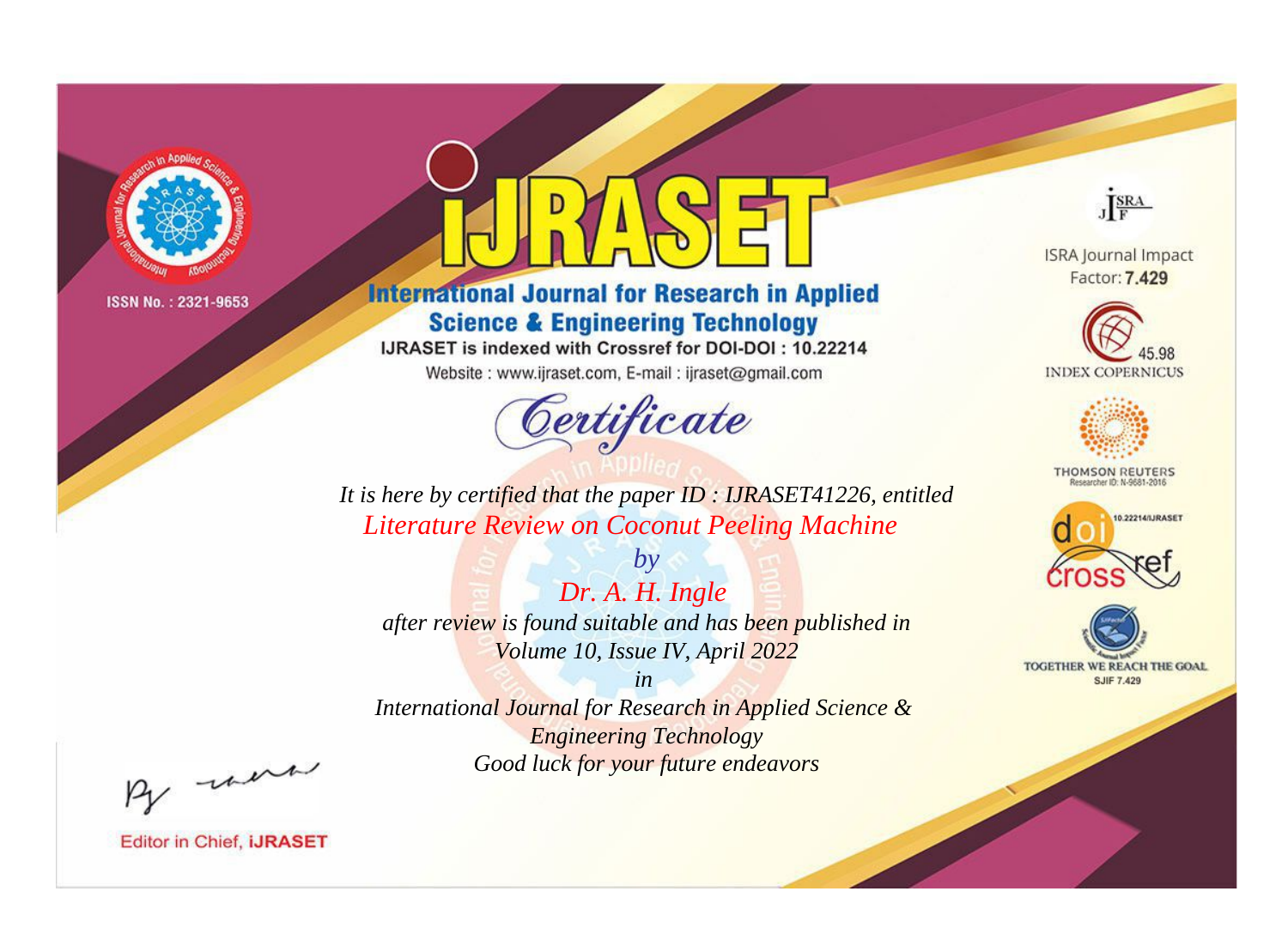

# **International Journal for Research in Applied Science & Engineering Technology**

IJRASET is indexed with Crossref for DOI-DOI: 10.22214

Website: www.ijraset.com, E-mail: ijraset@gmail.com



JERA

**ISRA Journal Impact** Factor: 7.429





**THOMSON REUTERS** 



TOGETHER WE REACH THE GOAL **SJIF 7.429** 

*It is here by certified that the paper ID : IJRASET41226, entitled Literature Review on Coconut Peeling Machine*

*Ashish Damahe after review is found suitable and has been published in Volume 10, Issue IV, April 2022*

*by*

*in* 

*International Journal for Research in Applied Science & Engineering Technology Good luck for your future endeavors*

By morn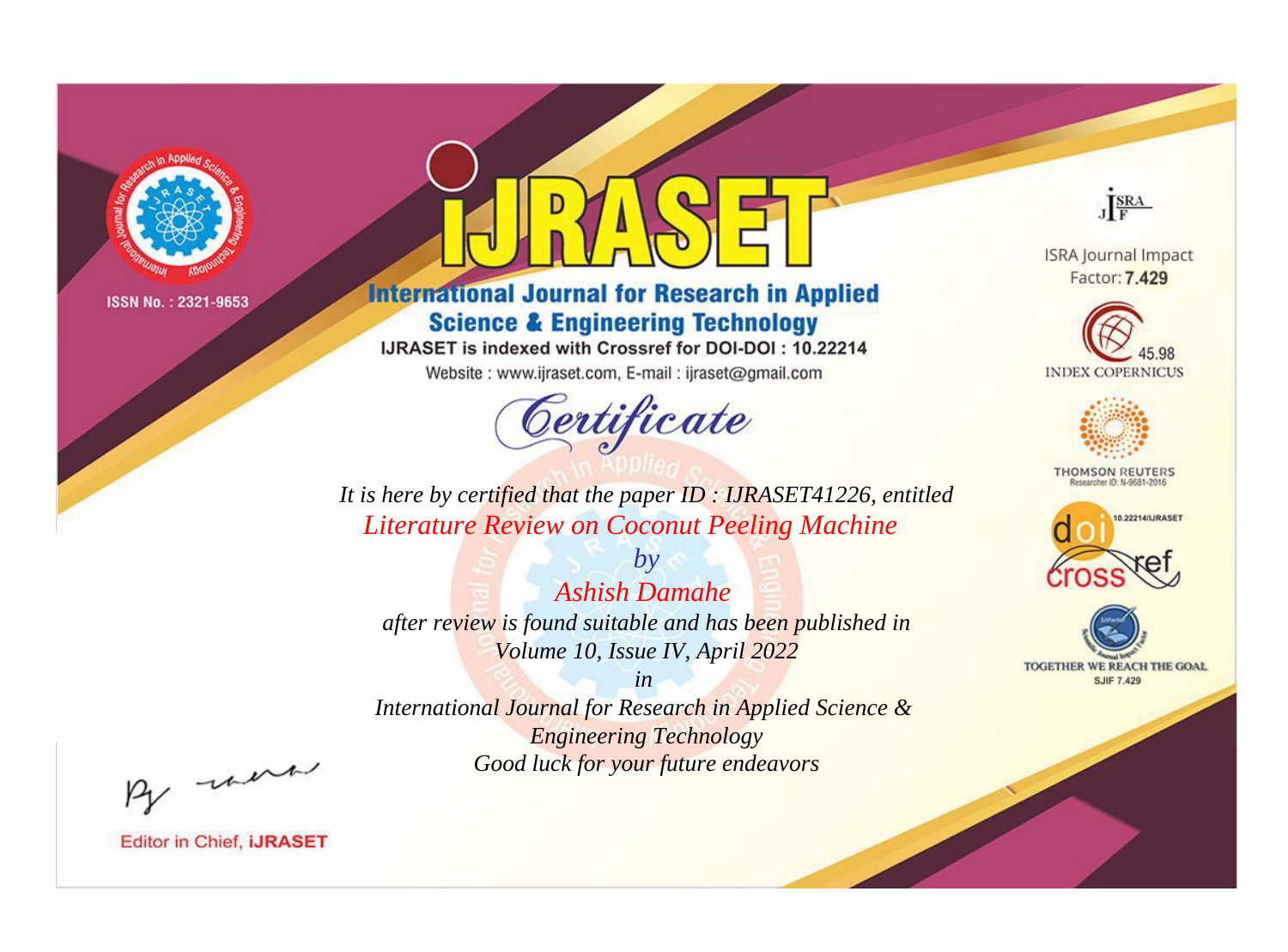

# **International Journal for Research in Applied Science & Engineering Technology**

IJRASET is indexed with Crossref for DOI-DOI: 10.22214

Website: www.ijraset.com, E-mail: ijraset@gmail.com



JERA

**ISRA Journal Impact** Factor: 7.429





**THOMSON REUTERS** 



TOGETHER WE REACH THE GOAL **SJIF 7.429** 

It is here by certified that the paper ID: IJRASET41226, entitled **Literature Review on Coconut Peeling Machine** 

**Ashwin Rahangdale** after review is found suitable and has been published in Volume 10, Issue IV, April 2022

 $by$ 

 $in$ International Journal for Research in Applied Science & **Engineering Technology** Good luck for your future endeavors

By morn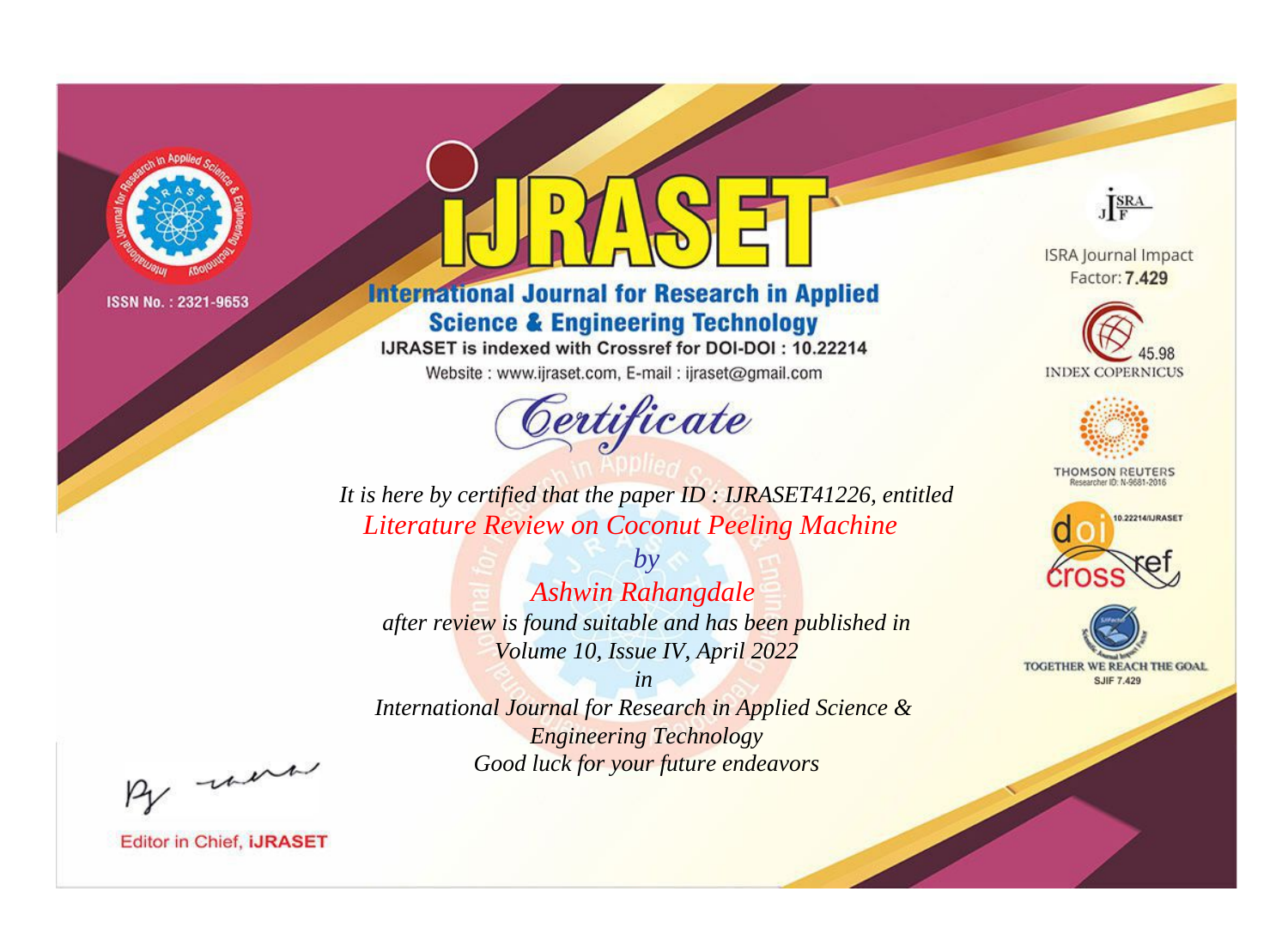

# **International Journal for Research in Applied Science & Engineering Technology**

IJRASET is indexed with Crossref for DOI-DOI: 10.22214

Website: www.ijraset.com, E-mail: ijraset@gmail.com



JERA

**ISRA Journal Impact** Factor: 7.429





**THOMSON REUTERS** 



TOGETHER WE REACH THE GOAL **SJIF 7.429** 

It is here by certified that the paper ID : IJRASET41226, entitled **Literature Review on Coconut Peeling Machine** 

 $b\nu$ Avinash Chahande after review is found suitable and has been published in Volume 10, Issue IV, April 2022

 $in$ International Journal for Research in Applied Science & **Engineering Technology** Good luck for your future endeavors

By morn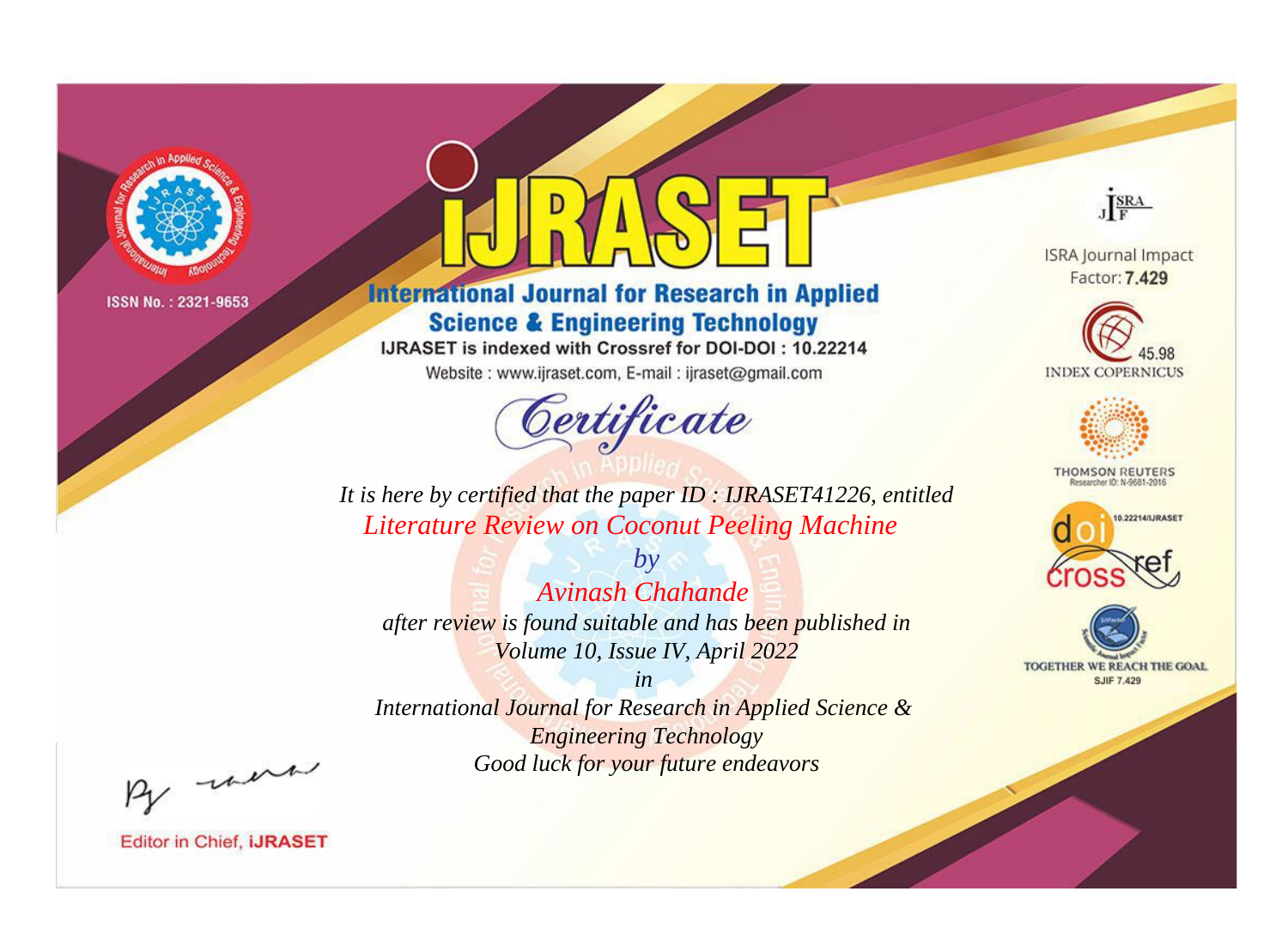

# **International Journal for Research in Applied Science & Engineering Technology**

IJRASET is indexed with Crossref for DOI-DOI: 10.22214

Website: www.ijraset.com, E-mail: ijraset@gmail.com



JERA

**ISRA Journal Impact** Factor: 7.429





**THOMSON REUTERS** 



TOGETHER WE REACH THE GOAL **SJIF 7.429** 

It is here by certified that the paper ID : IJRASET41226, entitled **Literature Review on Coconut Peeling Machine** 

**Barkha Wasnik** after review is found suitable and has been published in Volume 10, Issue IV, April 2022

 $b\nu$ 

 $in$ International Journal for Research in Applied Science & **Engineering Technology** Good luck for your future endeavors

By morn